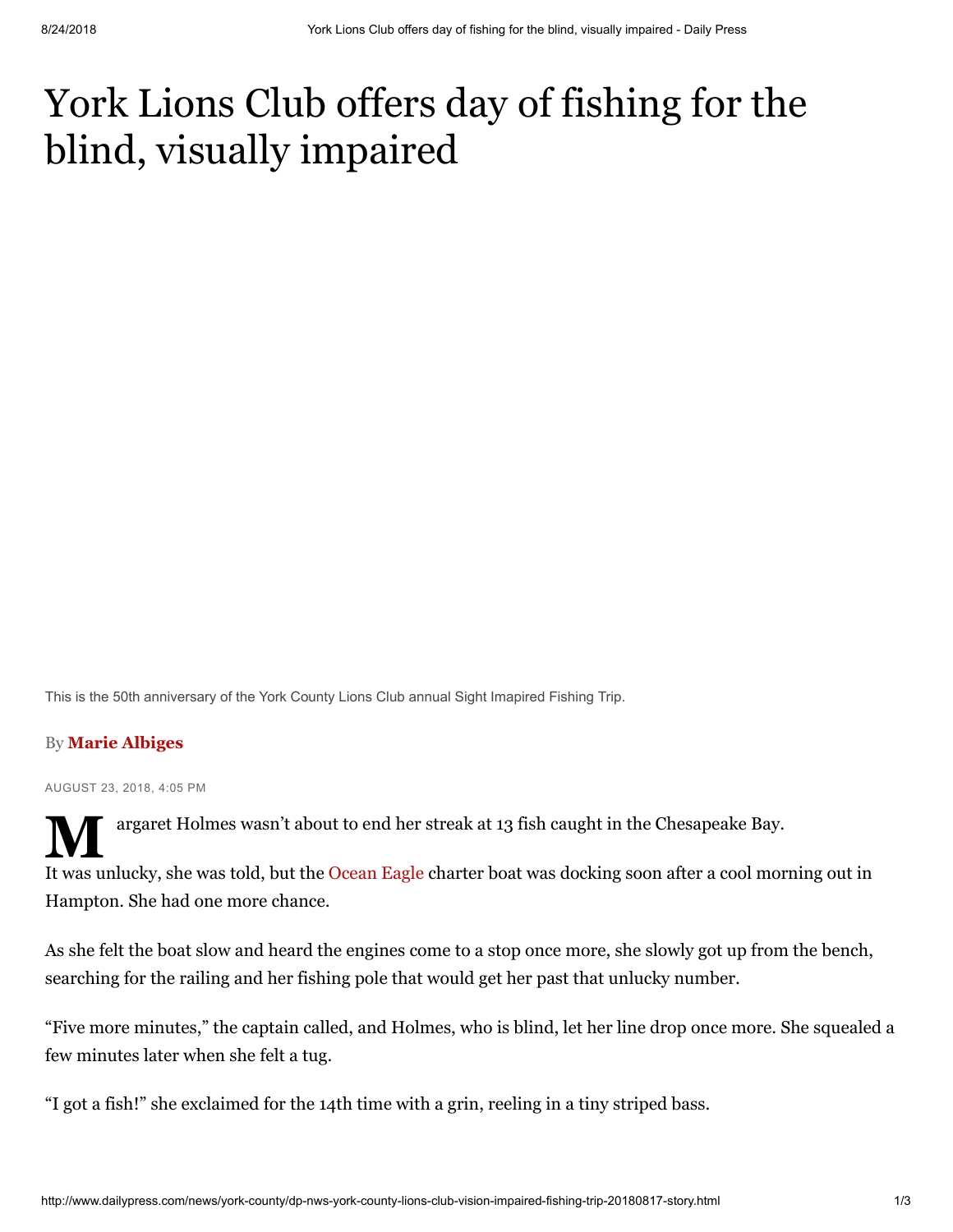Holmes, of Yorktown, was one of about 25 people aboard the Ocean Eagle Thursday who are visually impaired. They were invited to spend a day fishing with the York Lions Club, whose members have been putting on the event for 50 years.

Some attendees, like Holmes, were partially blind from birth and lost their vision later in life; others were fully blind all their lives.

Still others, like Ben Farmer, lost their sight as a result of an accident or illness.

A recreational fisherman before he lost his sight because of diabetes, Farmer said the hobby doesn't feel much different now that he's blind.

"It's all in the feel of the hand," he said.

He and many others have been coming on the fishing trip for several years, driving in from all over Hampton Roads and even as far as Richmond and North Carolina.

Started by York Lions Club member Forrest Fisher in 1968, the event has taken on many forms over the years.

In August of that first year, 12 visually impaired men caught 105 fish on a charter boat that launched from the Yorktown wharf. Later, they had dinner on board the boat.

In 1971, one woman joined 17 men on private boats.

Some years, the fish were scarce. Others, like on Thursday, the fish — all 135 of them, most in the form of croakers, sea bass, puffer fish and silver perch — jumped.

Volunteers from the Lions Club were on hand to help with baiting, reeling and releasing fish (only a few big ones were stashed in a cooler). Their ranks included the great-grandson of the trip's founder.

[The Lions Club a](http://www.yorkcountylionsclub.com/)lso conducts vision screenings and provides glasses for students.

April Gasper, a vision specialist who teaches life skills to visually impaired students in the classroom, said the visually impaired community is often precluded from such activities because it's hard for them to find transportation.

She said recreational activities like fishing are important for the visually impaired, because it gets them out of the house, and they should be able to do nearly any activity a sighted person would do.

"It's an opportunity to get outdoors," she said. "It's really hard for the blind and visually impaired to do things physically."

Suzette Sapp, whose father is a Lion but couldn't be on the trip, has been volunteering by offering rides to Hampton and lending a hand on the boat.